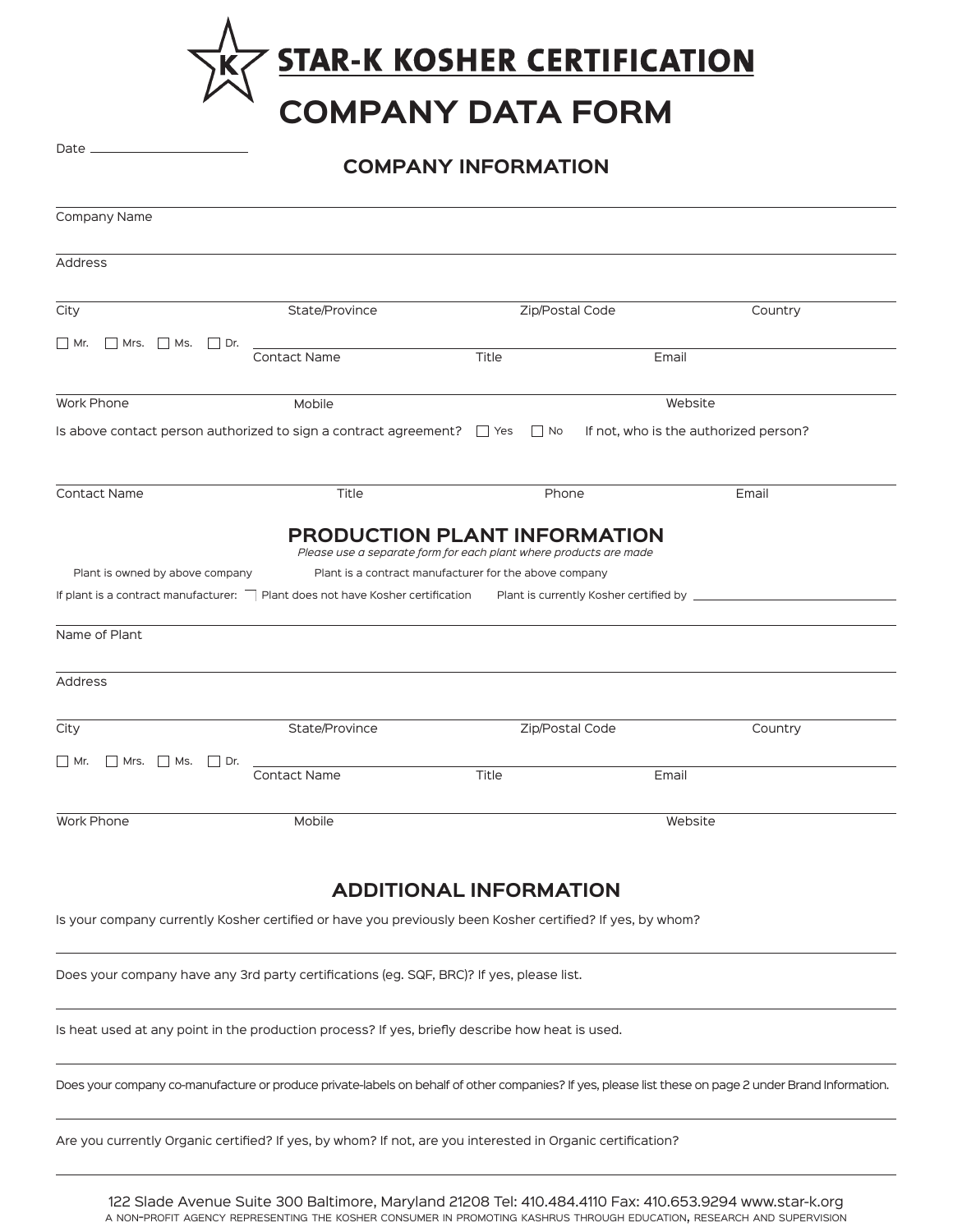

## **INGREDIENT INFORMATION**

*Please list all ingredients used in plant. Include processing aids that are not mentioned on ingredient panels. Mark with an asterisk (\*) ingredients used in products for which you are not requesting Kosher certification. If more space is needed, please attach a spreadsheet with the requested information.*

| Ingredient Name | <b>Brand</b>                                                                                                                                    | Kosher Certificate Attached (Y/N)<br>If YES, provide UKD# of item, if applicable |  |
|-----------------|-------------------------------------------------------------------------------------------------------------------------------------------------|----------------------------------------------------------------------------------|--|
|                 |                                                                                                                                                 |                                                                                  |  |
|                 |                                                                                                                                                 |                                                                                  |  |
|                 |                                                                                                                                                 |                                                                                  |  |
|                 |                                                                                                                                                 |                                                                                  |  |
|                 |                                                                                                                                                 |                                                                                  |  |
|                 |                                                                                                                                                 |                                                                                  |  |
|                 |                                                                                                                                                 |                                                                                  |  |
|                 |                                                                                                                                                 |                                                                                  |  |
|                 | If either dairy or non-Kosher ingredients are used in the plant, are liquids ever stored for more than 24 hours in holding or production tanks? |                                                                                  |  |

 $\Box$  Yes  $\Box$  No  $\Box$  N/A

## **PRODUCT INFORMATION**

*Please list all products to be Kosher certified. Mark with an asterisk (\*) products manufactured in the plant for which you are not requesting Kosher certification. If more space is needed, please attach a spreadsheet with the requested information.*

| <b>Product Name</b> | <b>Brand</b> | Product Name | <b>Brand</b> |
|---------------------|--------------|--------------|--------------|
|                     |              |              |              |
|                     |              |              |              |
|                     |              |              |              |
|                     |              |              |              |
|                     |              |              |              |
|                     |              |              |              |
|                     |              |              |              |
|                     |              |              |              |

## **BRAND INFORMATION**

Brand names owned by company **Brand names made on behalf of other companies (Labels** and Dental on behalf of other companies (Labels produced for other companies will require an additional registration step.)

All submitted information is held securely and confidentially.

122 Slade Avenue Suite 300 Baltimore, Maryland 21208 Tel: 410.484.4110 Fax: 410.653.9294 www.star-k.org <sup>a</sup> non-profit agency representing the kosher consumer in promoting kashrus through education, research and supervision